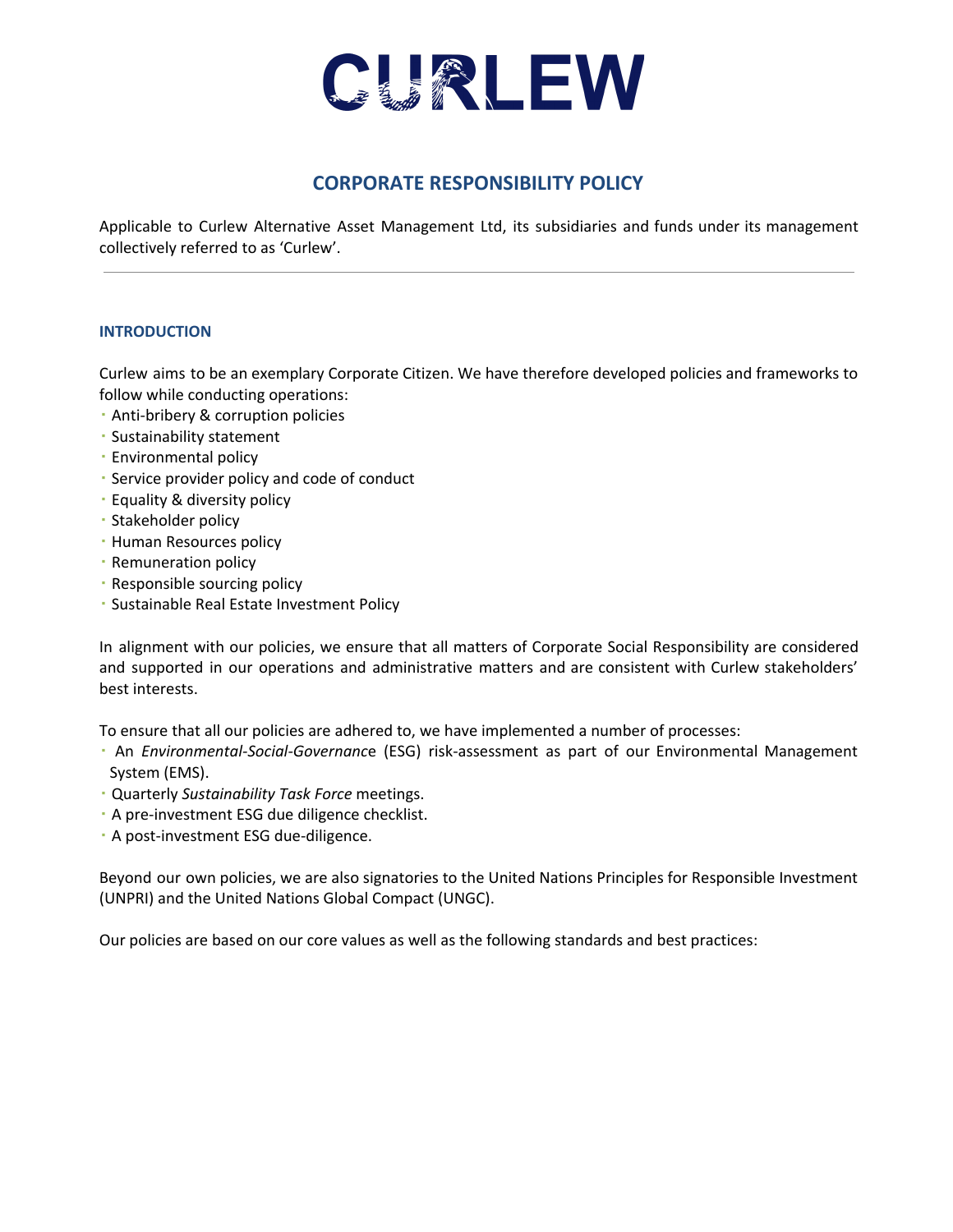

#### **BUSINESS ETHICS & STAKEHOLDERS ENGAGEMENT**

We are committed to the highest standard of integrity and corporate governance. Our values and policies are embedded in our daily operations to ensure confidence in our governance system.

We will conduct all our business operations in an ethical and honest manner.

To ensure transparency, we are committed to measuring and publicly reporting our ESG performances through an annual CSR report based on the Global Reporting Initiative (GRI) framework, a Communication on Progress (COP) to the UNGC, the PRI Reporting Framework and the annual GRESB survey. We will also conduct reliable financial reporting through accurate accounting processes.

Curlew and our Service Providers will engage stakeholders clearly, honestly, and respectfully.

We will share our corporate values and policies with all our suppliers, service providers and investors to ensure that all our policies are implemented.

#### **NATURAL CAPITAL**

Curlew will proactively engage in environmental efforts and work to protect the natural environment, as these are common issues for all of mankind.

We will publish an annual Greenhouse Gas (GHG) inventory report based on the GHG Protocol so that we can measure and improve our environmental impact.

#### **HUMAN CAPITAL**

Curlew is committed to providing equal opportunity in all aspects of employment and will not engage in or tolerate unlawful workplace conduct, including discrimination, intimidation, or harassment.

We will ensure that all Curlew employees as well as all our Service Providers employees are treated fairly and with dignity and consideration for their goals and aspirations and that diversity in the workplace is embraced.

We will apply fair labour practices and will enforce fair labour practices through our Service Providers, while respecting the national and local laws of the countries and communities where we operate.

Curlew recognizes that governments have the primary responsibility to promote and protect human rights.

We will work with governments and agencies to support and respect human rights within our sphere of influence.